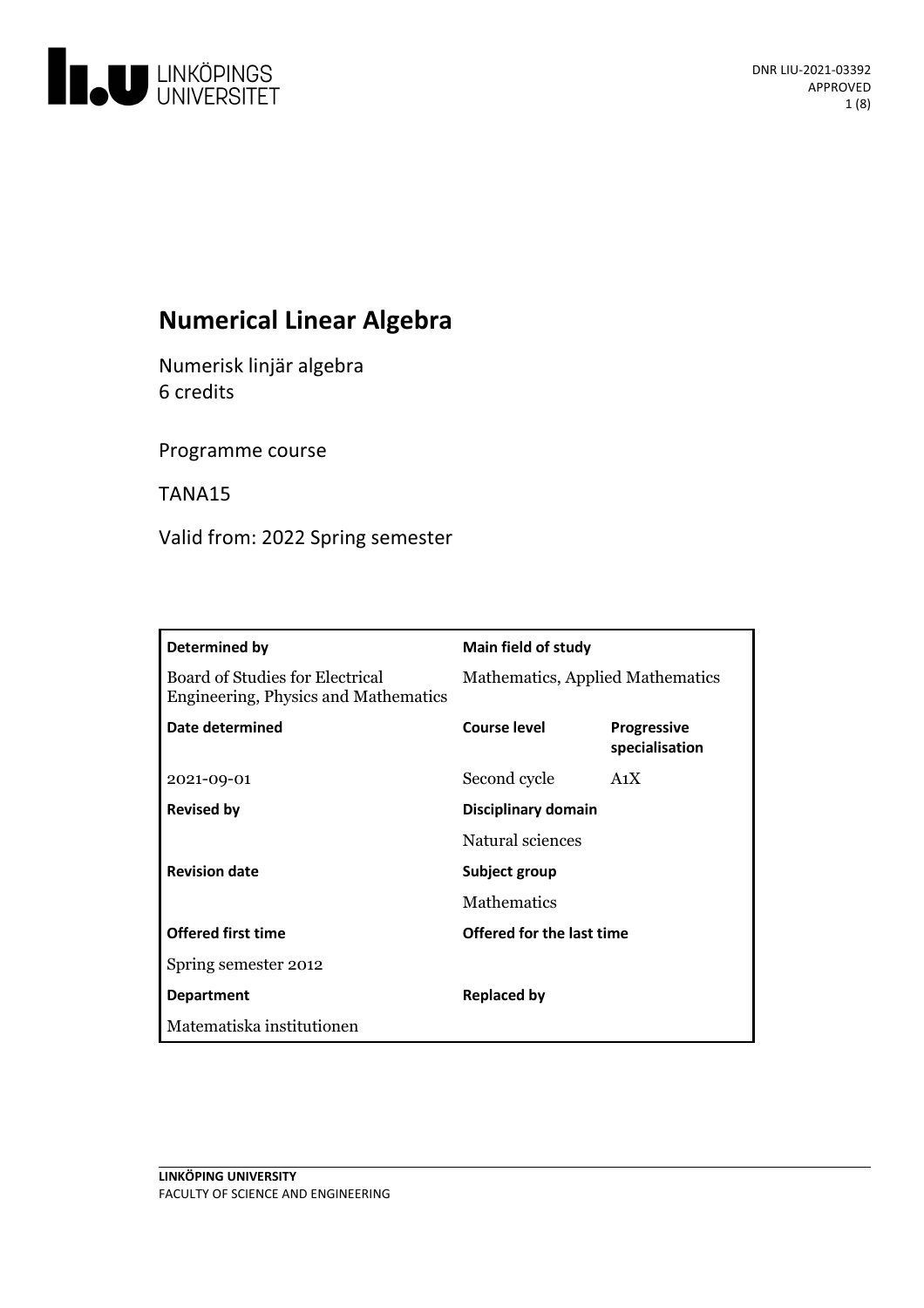# Course offered for

- Master of Science in Computer Science and Engineering
- Master of Science in Information Technology
- Master of Science in Computer Science and Software Engineering
- Master of Science in Applied Physics and Electrical Engineering
- Master of Science in Applied Physics and Electrical Engineering International
- Master's Programme in Mathematics

## Prerequisites

Basic courses in Calculus in one and several variables and a course in linear algebra.

## Intended learning outcomes

The course is intended to provide basic knowledge about important matrix decompositions; such as the LU or SVD decompositions, and show how matrix decompositions can be used for analyzing and solving both practical and theoretical problems. The course also covers various important techniques from Linear Algebra, such as the Shur complement, convolutions, polynomial manipulation, or orthogonal basis generation. Both linear, and non-linear, least squares problems are also discussed in the course. After the course students should be able to:

- Discuss the most common matrix factorizations, and explain their properties.<br>• Understand how the most common matrix factorizations are computed;
- and implement numerical algorithms for computing the most important
- factorizations.<br>• Use matrix factorizations for solving both theoretical problems and
- practical problems from applications.<br>• Discuss the usage of Linear Algebra techniques when solving important application problems, such as pattern recognition, data compression, signal processing, search engines, or model fitting.

## Course content

- Linear algebra: LU-decomposition, SVD, psuedoinvers, orthogonal transformations, Householder transformations, projections, QR-
- factorisation and least squares problems.<br>• Eigenvalues: Normal forms, perturbation theory, Rayleigh quotient, the power method, invers iteration, transformation to Hessenberg and tridiagonal form, QR-iteration.<br>• Non-linear system of equations and least squares problems: Newton's and
- Gauss-Newton's methods.

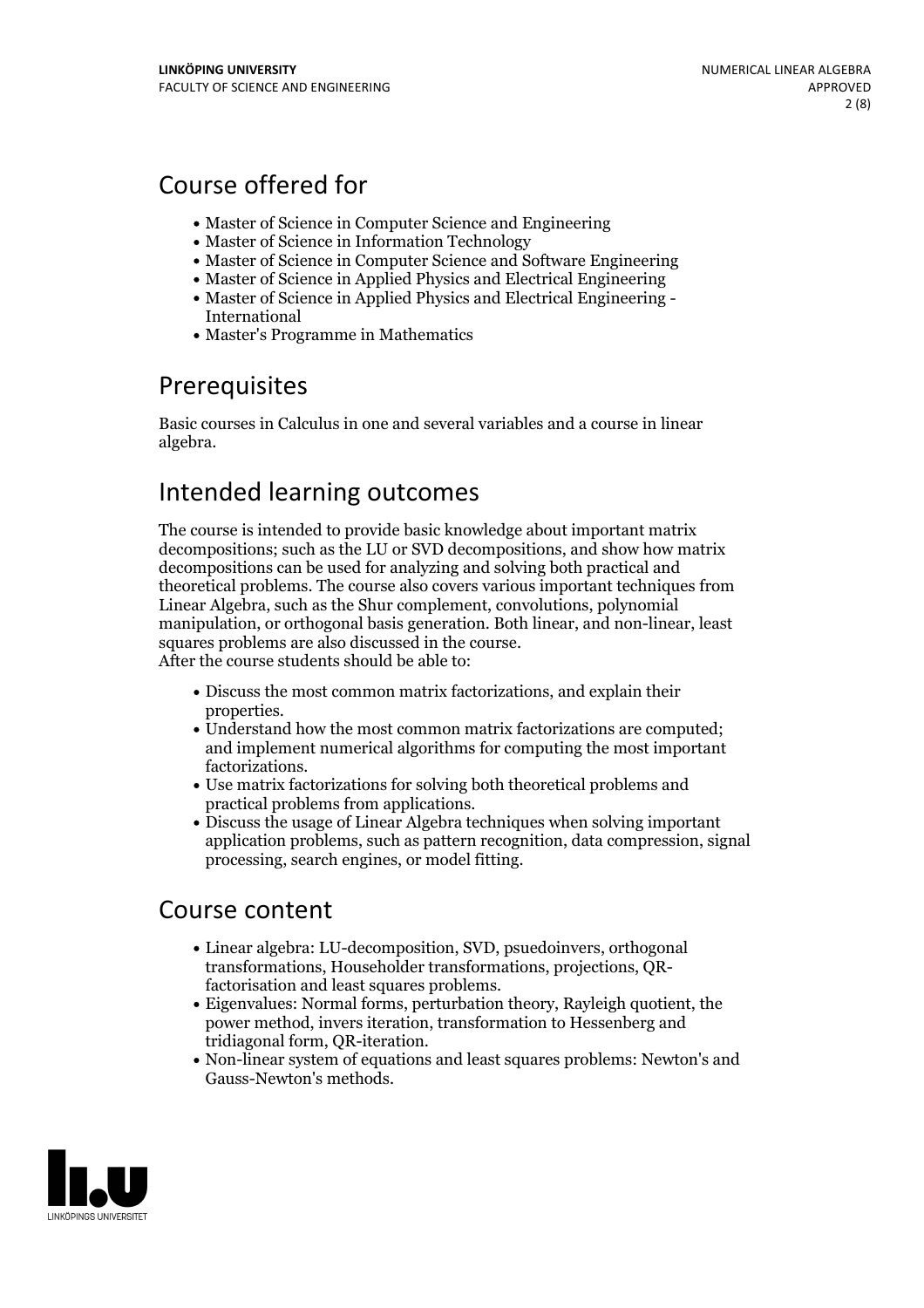# Teaching and working methods

Lectures, exercises and computer laborations.

## Examination

TEN<sub>1</sub> Written examination 4 credits U, 3, 4, 5 LAB1 Laboratory work 2 credits U, G The first three course aims are examined with TEN1. The fourth and fifth are examined with LAB1.

## Grades

Four-grade scale, LiU, U, 3, 4, 5

# Other information

### **About teaching and examination language**

The teaching language is presented in the Overview tab for each course. The examination language relates to the teaching language as follows:

- If teaching language is "Swedish", the course as a whole could be given in Swedish, or partly in English. Examination language is Swedish, but parts
- of the examination can be in English. If teaching language is "English", the course as <sup>a</sup> whole is taught in English. Examination language is English. If teaching language is "Swedish/English", the course as <sup>a</sup> whole will be
- taught in English if students without prior knowledge of the Swedish language participate. Examination language is Swedish or English depending on teaching language.

### **Other**

The course is conducted in a manner where both men's and women's experience and knowledge are made visible and developed.

The planning and implementation of a course should correspond to the course syllabus. The course evaluation should therefore be conducted with the course syllabus as a starting point.

If special circumstances prevail, the vice-chancellor may in a special decision specify the preconditions for temporary deviations from this course syllabus, and delegate the right to take such decisions.

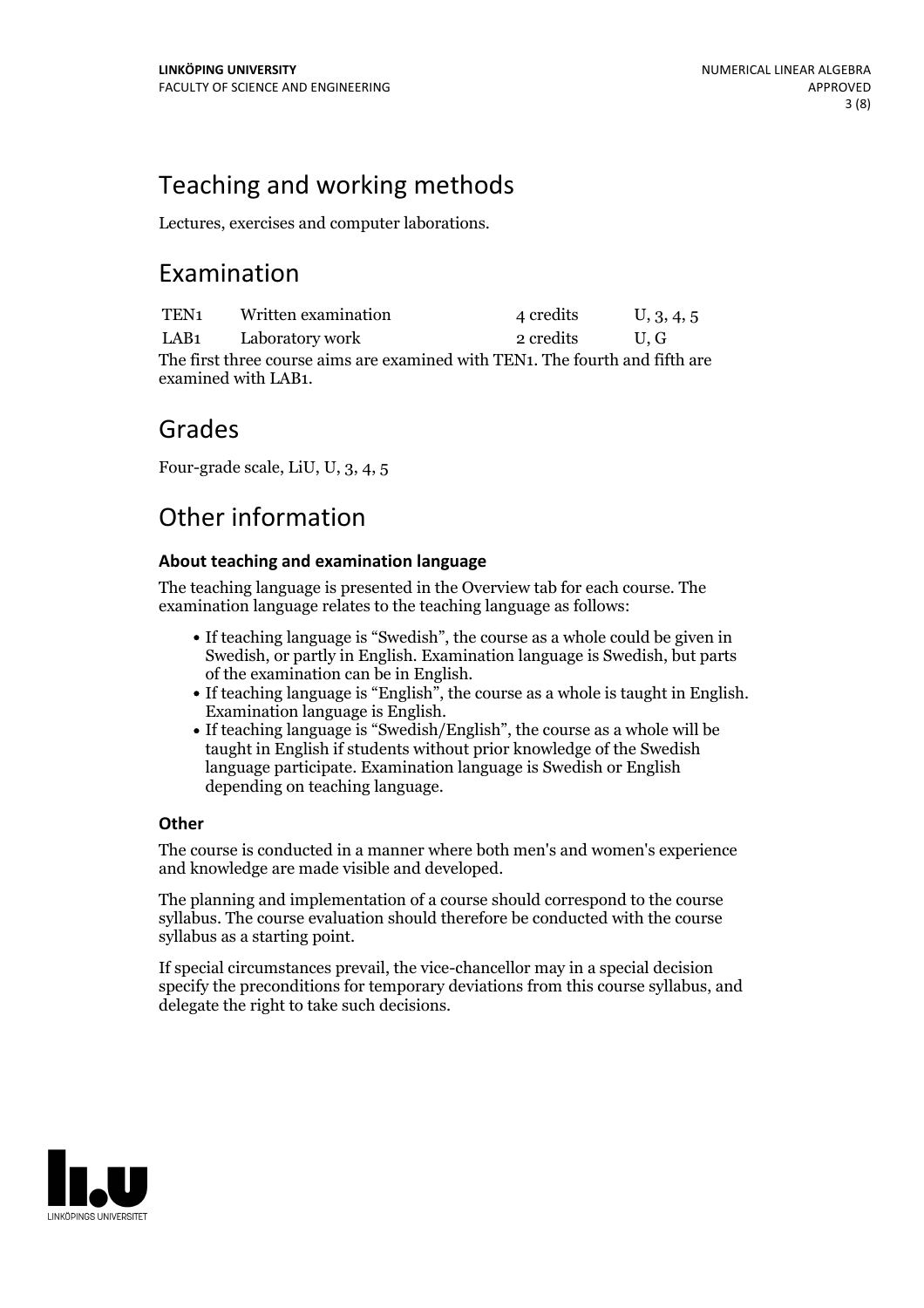## **Common rules**

### Course syllabus

A syllabus must be established for each course. The syllabus specifies the aim and contents of the course, and the prior knowledge that a student must have in order to be able to benefit from the course.

## Timetabling

Courses are timetabled after a decision has been made for this course concerning its assignment to a timetable module.

### Interruption in and deregistration from a course

The LiU decision, Guidelines concerning confirmation of participation in education (Dnr LiU-2020-02256), states that interruptions in study are to be recorded in Ladok. Thus, all students who do not participate in a course for which they have registered must record the interruption, such that the registration on the course can be removed. Deregistration from or interrupting a course is carried out using <sup>a</sup> web-based form: https://www.lith.liu.se/for- [studenter/kurskomplettering?l=en.](https://www.lith.liu.se/for-studenter/kurskomplettering?l=en)

## Cancelled courses and changes to the course syllabus

Courses with few participants (fewer than 10) may be cancelled or organised in a manner that differs from that stated in the course syllabus. The Dean is to deliberate and decide whether a course is to be cancelled or changed from the course syllabus.

## Guidelines relating to examinations and examiners

For details, see Guidelines for education and examination for first-cycle and second-cycle education at Linköping University, Dnr LiU-2020-04501 [\(http://styrdokument.liu.se/Regelsamling/VisaBeslut/917592\)](http://styrdokument.liu.se/Regelsamling/VisaBeslut/917592).

An examiner must be employed as a teacher at LiU according to the LiU Regulations for Appointments, Dnr LiU-2021-01204 [\(https://styrdokument.liu.se/Regelsamling/VisaBeslut/622784](https://styrdokument.liu.se/Regelsamling/VisaBeslut/622784)). For courses in second-cycle, the following teachers can be appointed as examiner: Professor (including Adjunct and Visiting Professor), Associate Professor (including Adjunct), Senior Lecturer (including Adjunct and Visiting Senior Lecturer), Research Fellow, or Postdoc. For courses in first-cycle, Assistant Lecturer (including Adjunct and Visiting Assistant Lecturer) can also be appointed as examiner in addition to those listed for second-cycle courses. In exceptional cases, a Part-time Lecturer can also be appointed as an examiner at both first- and second cycle, see Delegation of authority for the Board of Faculty of Science and Engineering.

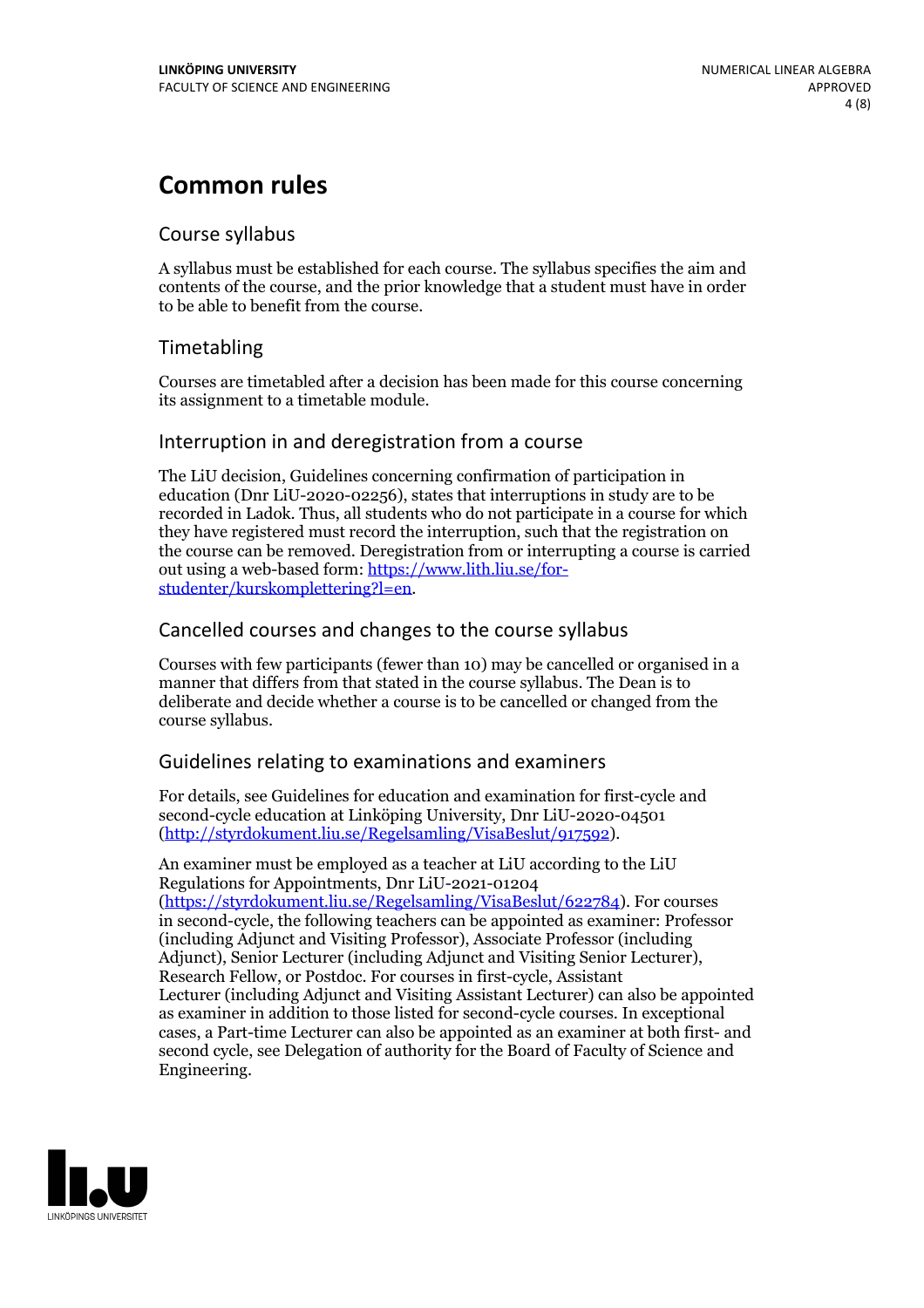## Forms of examination

#### **Principles for examination**

Written and oral examinations and digital and computer-based examinations are held at least three times a year: once immediately after the end of the course, once in August, and once (usually) in one of the re-examination periods. Examinations held at other times are to follow a decision of the faculty programme board.

Principles for examination scheduling for courses that follow the study periods:

- courses given in VT1 are examined for the first time in March, with re-examination in June and August
- courses given in VT2 are examined for the first time in May, with re-examination in August and October
- courses given in HT1 are examined for the first time in October, with re-examination in January and August
- courses given in HT2 are examined for the first time in January, with re-examination in March and in August.

The examination schedule is based on the structure of timetable modules, but there may be deviations from this, mainly in the case of courses that are studied and examined for several programmes and in lower grades (i.e. 1 and 2).

Examinations for courses that the faculty programme board has decided are to be held in alternate years are held three times during the school year in which the course is given according to the principles stated above.

Examinations for courses that are cancelled orrescheduled such that they are not given in one or several years are held three times during the year that immediately follows the course, with examination scheduling that corresponds to the scheduling that was in force before the course was cancelled or rescheduled.

When a course, or a written examination (TEN, DIT, DAT), is given for the last time, the regular examination and two re-examinations will be offered. Thereafter, examinations are phased out by offering three examinations during the following academic year at the same times as the examinations in any substitute course. If there is no substitute course, three examinations will be offered during re- examination periods during the following academic year. Other examination times are decided by the faculty programme board. In all cases above, the examination is also offered one more time during the academic year after the following, unless the faculty programme board decides otherwise. In total, 6 re-examinations are offered, of which 2 are regular re-examinations. In the examination registration system, the examinations given for the penultimate time and the last time are denoted.

If a course is given during several periods of the year (for programmes, or on different occasions for different programmes) the faculty programme board or boards determine together the scheduling and frequency of re-examination occasions.

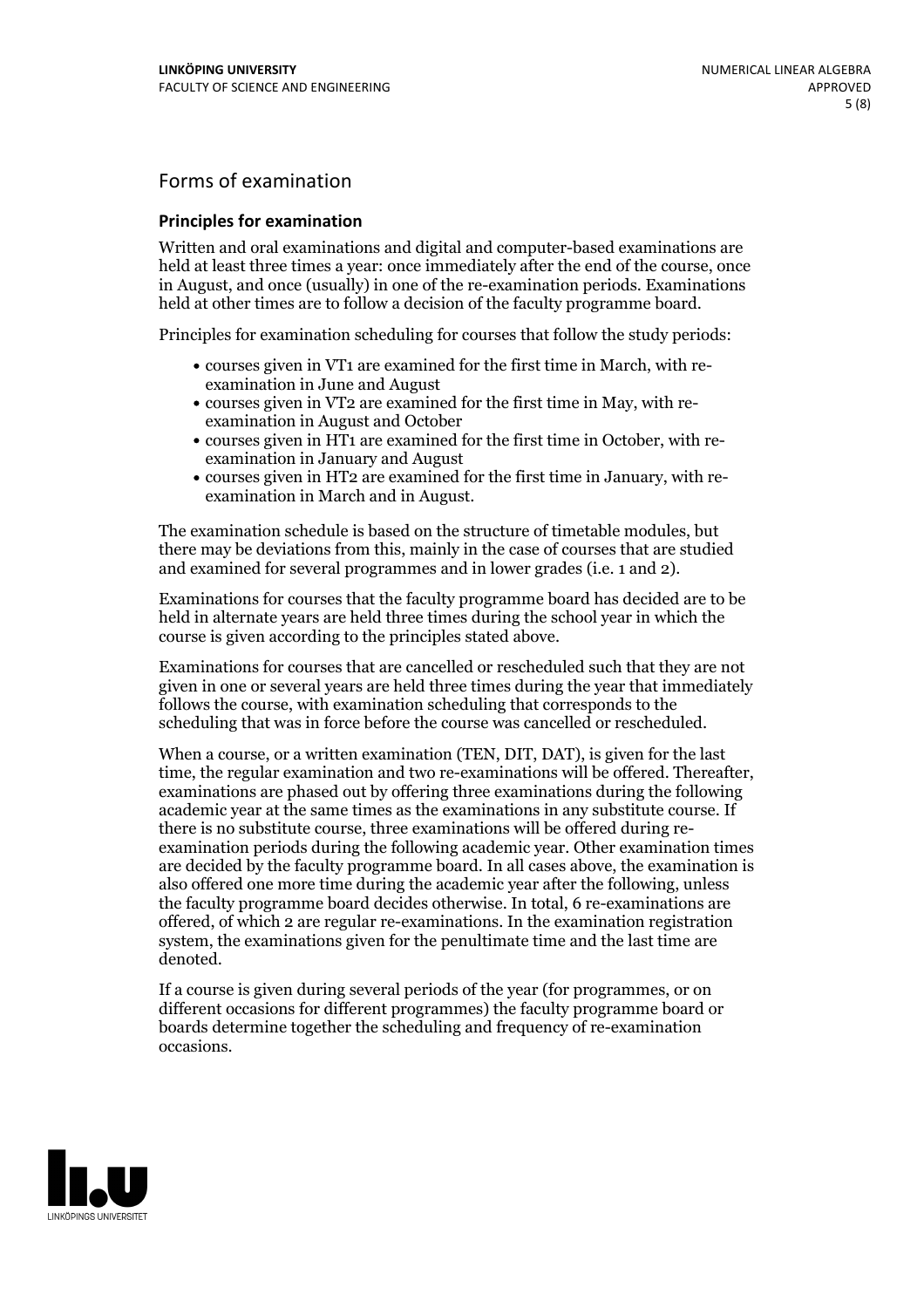#### **Retakes of other forms of examination**

Regulations concerning retakes of other forms of examination than written examinations and digital and computer-based examinations are given in the LiU guidelines for examinations and examiners, [http://styrdokument.liu.se/Regelsamling/VisaBeslut/917592.](http://styrdokument.liu.se/Regelsamling/VisaBeslut/917592)

#### **Course closure**

For Decision on Routines for Administration of the Discontinuation of Educational Programs, Freestanding Courses and Courses in Programs, see DNR LiU-2021-04782. After a decision on closure and after the end of the discontinuation period, the students are referred to a replacement course (or similar) according to information in the course syllabus or programme syllabus. If a student has passed some part/parts of a closed program course but not all, and there is an at least partially replacing course, an assessment of crediting can be made. Any crediting of course components is made by the examiner.

#### **Registration for examination**

In order to take an written, digital or computer-based examination, registration in advance is mandatory, see decision in the university's rule book [https://styrdokument.liu.se/Regelsamling/VisaBeslut/622682.](https://styrdokument.liu.se/Regelsamling/VisaBeslut/622682) An unregistered student can thus not be offered a place. The registration is done at the Student Portal or in the LiU-app during the registration period. The registration period opens 30 days before the date of the examination and closes 10 days before the date of the examination. Candidates are informed of the location of the examination by email, four days in advance.

#### **Code of conduct for students during examinations**

Details are given in a decision in the university's rule book: <http://styrdokument.liu.se/Regelsamling/VisaBeslut/622682>.

#### **Retakes for higher grade**

Students at the Institute of Technology at LiU have the right to retake written examinations and digital and computer-based examinations in an attempt to achieve a higher grade. This is valid for all examination components with code "TEN", "DIT" and "DAT". The same right may not be exercised for other examination components, unless otherwise specified in the course syllabus.

A retake is not possible on courses that are included in an issued degree diploma.

#### **Grades**

The grades that are preferably to be used are Fail (U), Pass (3), Pass not without distinction  $(4)$  and Pass with distinction  $(5)$ .

- Grades U, 3, 4, 5 are to be awarded for courses that have written or digital examinations.<br>• Grades Fail (U) and Pass (G) may be awarded for courses with a large
- degree of practical components such as laboratory work, project work and

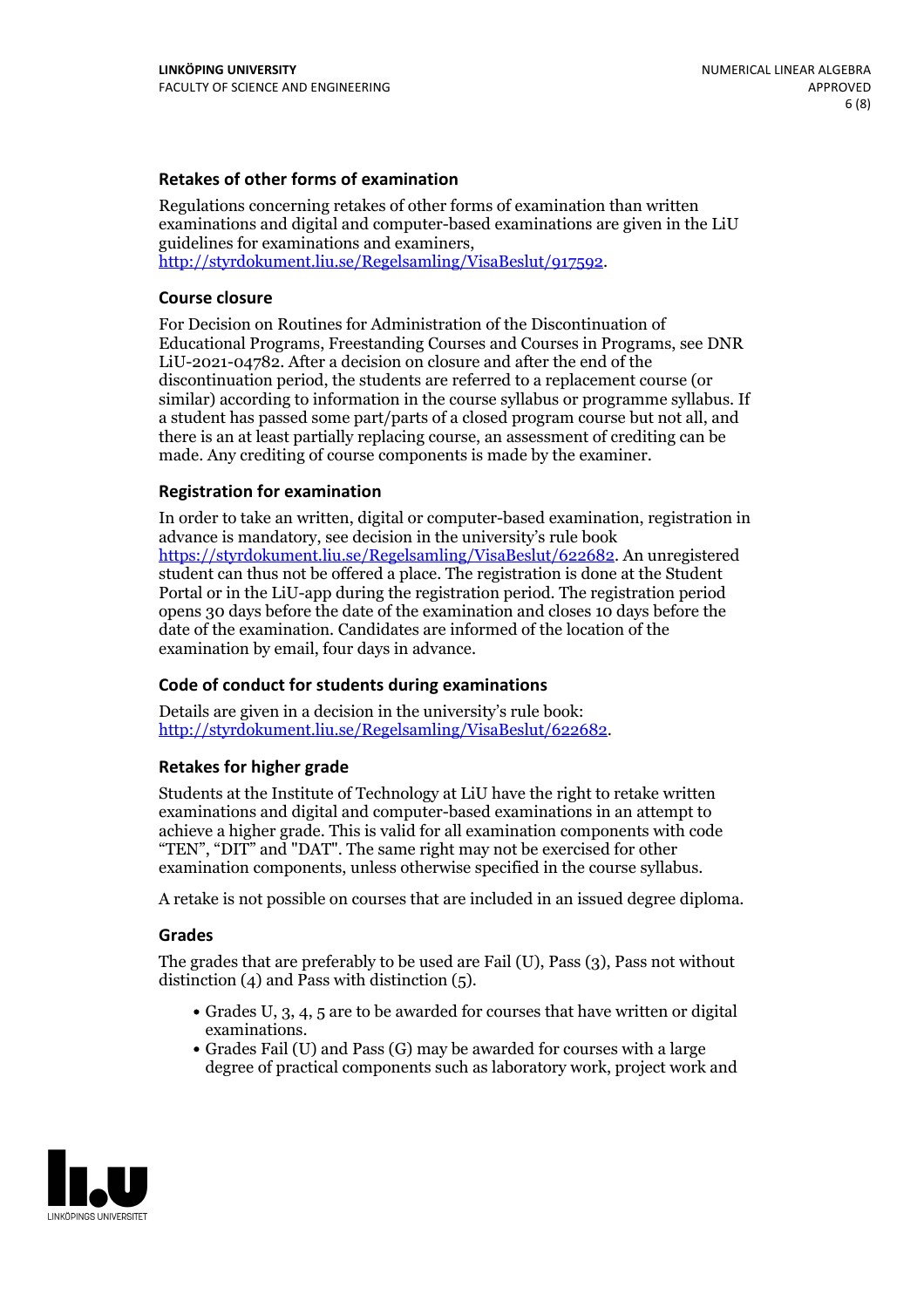group work.<br>• Grades Fail (U) and Pass (G) are to be used for degree projects and other independent work.

### **Examination components**

The following examination components and associated module codes are used at the Faculty of Science and Engineering:

- Grades U, 3, 4, 5 are to be awarded for written examinations (TEN) and
- digital examinations (DIT).<br>• Examination components for which the grades Fail (U) and Pass (G) may be awarded are laboratory work (LAB), project work (PRA), preparatory written examination (KTR), digital preparatory written examination (DIK), oral examination (MUN), computer-based examination (DAT), home
- assignment (HEM), and assignment (UPG).<br>• Students receive grades either Fail (U) or Pass (G) for other examination components in which the examination criteria are satisfied principally through active attendance such as tutorial group (BAS) or examination item
- (MOM).<br>• Grades Fail (U) and Pass (G) are to be used for the examination components Opposition (OPPO) and Attendance at thesis presentation (AUSK) (i.e. part of the degree project).

In general, the following applies:

- 
- Mandatory course components must be scored and given <sup>a</sup> module code. Examination components that are not scored, cannot be mandatory. Hence, it is voluntary to participate in these examinations, and the voluntariness must be clearly stated. Additionally, if there are any associated conditions to
- the examination component, these must be clearly stated as well.<br>• For courses with more than one examination component with grades U,3,4,5, it shall be clearly stated how the final grade is weighted.

For mandatory components, the following applies (in accordance with the LiU Guidelines for education and examination for first-cycle and second-cycle education at Linköping University,<br>[http://styrdokument.liu.se/Regelsamling/VisaBeslut/917592\)](http://styrdokument.liu.se/Regelsamling/VisaBeslut/917592):

If special circumstances prevail, and if it is possible with consideration of the nature of the compulsory component, the examiner may decide to replace the compulsory component with another equivalent component.

For possibilities to alternative forms of examinations, the following applies (in accordance with the LiU Guidelines for education and examination for first-cycle [http://styrdokument.liu.se/Regelsamling/VisaBeslut/917592\)](http://styrdokument.liu.se/Regelsamling/VisaBeslut/917592):

If the LiU coordinator for students with disabilities has granted a student the right to an adapted examination for a written examination in an examination hall, the student has the right to it.